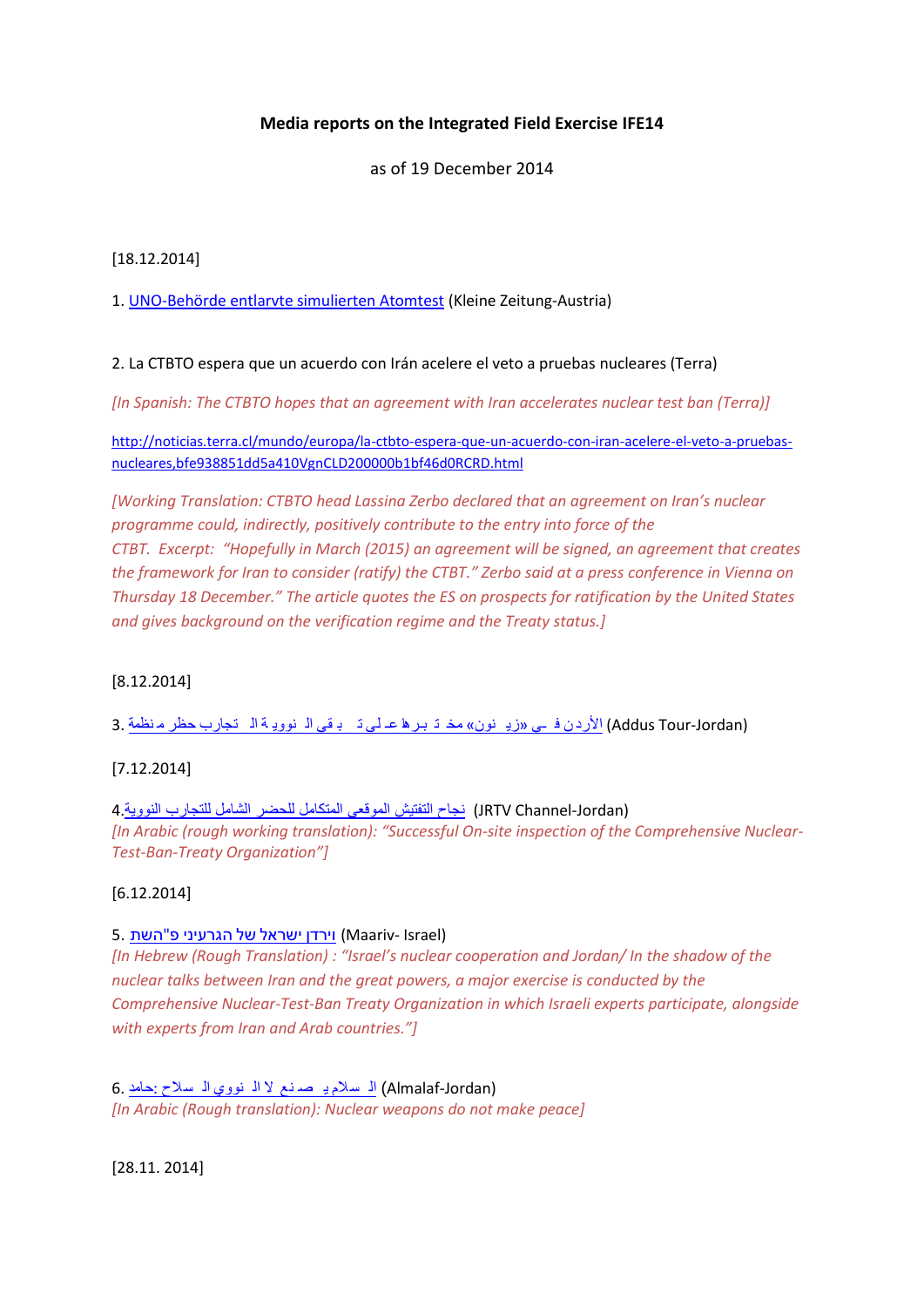7. [DOE/NNSA Participates in Large-Scale CTBT On-Site Inspection Exercise in Jordan](http://nnsa.energy.gov/blog/doennsa-participates-large-scale-ctbt-site-inspection-exercise-jordan#.VH36e9BTd1E.twitter) (National Nuclear Security Administration-U.S.)

[24.11.2014]

8. [CTBTO's Integrated Field Exercise documented by Webster faculty](http://webster.ac.at/article/ctbtos-integrated-field-exercise-documented-webster-faculty) (Webster University)

9. [Science spin-offs](http://m.news24.com/fin24/Economy/Science-spin-offs-20141124) (Fin 24-South Africa)

[21.11.2014]

-Alrai Newspaper) <u>الـ نوويـة الـ [تجارب](http://www.alrai.com/article_m/681016.html) حظر لـم نظمة الـ تابـ ع الـ تـ فـ تـ ش تـ مريـ ن يـ فـ تـ تح فـ يـ صـل لأمـ ير</u><br>Jordan)

*[In Arabic (Rough translation): Prince Faisal opens exercise inspection of the Organization for the Prohibition of Nuclear Test]*

[19.11.2014]

11. [Prince Feisal reaffirms Jordan's stance on preventing spr](http://m.jordantimes.com/article/prince-feisal-reaffirms-jordans-stance-on-preventing-spread-of-nuclear-weapons)ead of nuclear weapons (Jordan Times-[Jordan\)](http://m.jordantimes.com/article/prince-feisal-reaffirms-jordans-stance-on-preventing-spread-of-nuclear-weapons)

[18.11.2014]

- 12. [CTBTO conducts largest ever Weapons of Mass Destruction exercise](http://en.cihan.com.tr/news/CTBTO-is-conducts-largest-ever-Weapons-of-Mass-Destruction-exercise_4067-CHMTU5NDA2Ny80) (CIHAN-Turkey)
- 13. [Prince Faisal meets with secretary of CTBT](http://petra.gov.jo/Public_News/Nws_NewsDetails.aspx?lang=2&site_id=1&NewsID=172450&CatID=13) (Petra Gov. Jordan)
- 14. [Prince Faisal patronizes Integrated Field Exercise](http://www.petra.gov.jo/Public_News/Nws_NewsDetails.aspx?lang=2&site_id=1&NewsID=172435&CatID=13) (Petra Gov. -Jordan)

[17.11.2014]

 (Egypt- Balad El (ال جم يع ي مس ب ات ال خطر :"ال نووي ة ال [تجارب](http://www.el-balad.com/1249226) حظر"ل ـ ال ت ن ف يذي األم ين 15. *[In Arabic (Rough Translation): "The Executive Secretary of the CTBTO: Nuclear non-proliferation has become vital because the danger puts all of us at risk."]*

(Dostor - Egypt) ال جم يع يـ مس بـ ات الـخطر :"الــنوويـة الــ[تجارب](http://www.dostor.org/716151) حظر"لـ الــتـنـفـيذي الأمــين .16 *[In Arabic: (Rough Translation): The Executive Secretary of the CTBTO: The danger puts all of us at risk.]*

 (Jordan - SabeeL-Al (ب األرد ن ''األ صعب'' ال تمري ن ت جري ال نووي ة ال [شامل](http://www.assabeel.net/local/item/75466-%D9%85%D9%86%D8%B8%D9%85%D8%A9-%D8%A7%D9%84%D8%AD%D8%B8%D8%B1-%D8%A7%D9%84%D8%B4%D8%A7%D9%85%D9%84-%D8%A7%D9%84%D9%86%D9%88%D9%88%D9%8A%D8%A9-%D8%AA%D8%AC%D8%B1%D9%8A-%D8%A7%D9%84%D8%AA%D9%85%D8%B1%D9%8A%D9%86-%D8%A7%D9%84%D8%A3%D8%B5%D8%B9%D8%A8-%D8%A8%D8%A7%D9%84%D8%A3%D8%B1%D8%AF%D9%86) ال حظر م نظمة 17. *[In Arabic: (Rough Translation): CTBTO conducts the 'most difficult' Exercise in Jordan.]*

ال جم يع ي مس ب ات ال خطر :"ال نووي ة ال [تجارب](http://www1.youm7.com/story/2014/11/17/%D9%85%D9%86%D8%B8%D9%85%D8%A9_%D8%AD%D8%B8%D8%B1_%D8%A7%D9%84%D8%AA%D8%AC%D8%A7%D8%B1%D8%A8_%D8%A7%D9%84%D9%86%D9%88%D9%88%D9%8A%D8%A9__%D9%85%D8%B5%D8%B1_%D8%B6%D9%85%D9%86_8_%D8%AF%D9%88%D9%84_%D8%AA%D9%85%D8%AA%D9%84%D9%83_%D9%82%D8%AF%D8%B1%D8%A7%D8%AA_%D8%AA%D9%83%D9%86%D9%88%D9%84%D9%88%D8%AC/1954559#.VGsavvnF_1Z) حظر"ل ـ ال ت ن ف يذي األم ين .a17 (AlYoum alSabei – news programme broadcasting in the Middle East and North Africa) *[In Arabic: (Rough Translation): Egypt amongst 8 countries which are holders of nuclear technology]*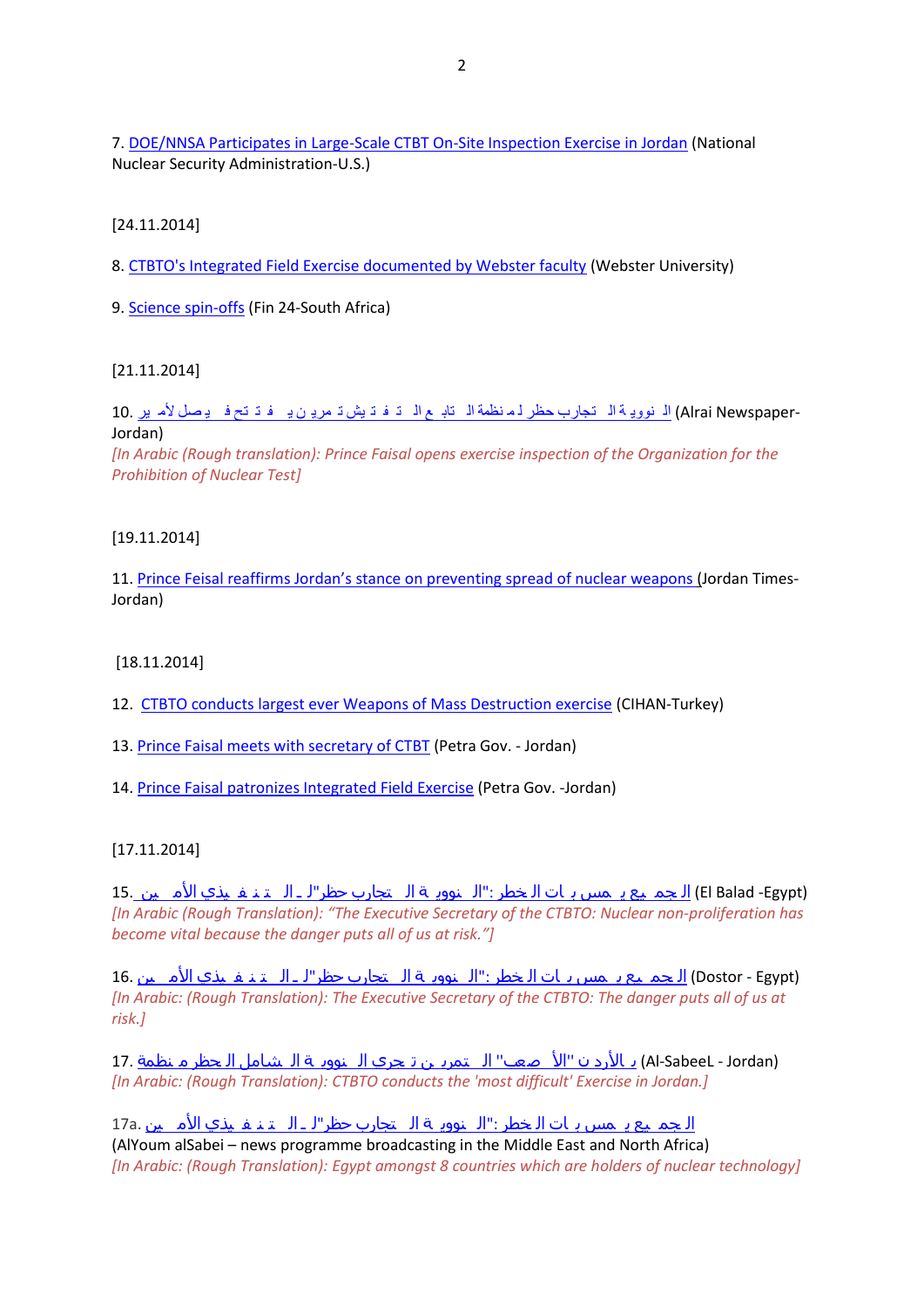18. [Mark Fitzpatrick: Testing nuclear-test-ban treaty preparations](http://www.iiss.org/en/politics%20and%20strategy/blogsections/2014-d2de/november-52fa/testing-nuclear-test-ban-treaty-preparations-8db2) (IISS)

ن ووي ة ت ك نول وج ية ق [درات](http://www.advar.net/egypt/1167.html) ت م ت لك ال تي ال ثمان ي ال دول ضمن من م صر دول ة ت ص ن يف : ال يوم م صر 19. (Advar-Iran)

*[In Arabic (Rough translation): Today, Egypt: Egypt's state rating among the eight countries that possess nuclear technological capabilities]*

(Jordan-News Erem (ب األرد ن "األ ص عب" ال تمري ن ت جري "ال [نووي](http://www.eremnews.com/?id=81044) ال حظر 20. *[In Arabic (Rough translation): "Nuclear ban" conducted Exercise "harder" in Jordan]*

21. [Jordan-Nuclear Inspection Exercise](http://newscontent.cctv.com/NewJsp/news.jsp?fileId=269432) (China Central Television-China)

22. [Major nuclear inspection under way in](http://tvsarawak.com/2014/11/18/major-nuclear-inspection-under-way-in-jordan/) Jordan (TVS People's TV-Malaysia)

23[. Major nuclear inspection under way in Jordan](http://www.aljazeera.com/video/americas/2014/11/major-nuclear-inspection-under-way-jordan-20141117103757770673.html) (Aljazeera-Qatar)

24[. Major nuclear inspection under way in Jordan](http://thunderbaylive.com/major-nuclear-inspection-under-way-in-jordan/) (Thunder Bay-USA)

25. [CTBTO Officials participate in exercise of on-site inspection in Jordan](http://news.xinhuanet.com/english/photo/2014-11/17/c_133794440.htm) (Xinhuanet News Agency-China)

(Jordan-News Assabeel (ب األرد ن ''األ [صعب](http://www.assabeel.net/local/item/75466-منظمة-الحظر-الشامل-النووية-تجري-التمرين-الأصعب-بالأردن)'' ال تمري ن ت جري ال نووي ة ال شامل ال حظر م نظمة 26. *[In Arabic (Rough translation): The Comprehensive Nuclear-Test-Ban Organization conducting complex Exercise in Jordan]*

(Jordan -FM AMN(األرد ن ف ي ت ماري نها "أ ص عب" ت [جري](http://www.alsouria.net/content/منظمة-الحظر-النووية-تجري-أصعب-تمارينها-في-الأردن) ال نووي ة ال حظر م نظمة 27. *[In Arabic (Rough translation): The Comprehensive Nuclear-Treaty-Ban Organization conducting complex Exercise in Jordan]*

(Dostor-Egypt) ال جم يع يـ مس بـ ات الـ خطر :"الـ نوويـ ة الـ [تجارب](http://www.dostor.org/716151) حظر "لـ ـ الـ تـ نـ فـ يذي الأمـ ين 28. *[In Arabic (Rough translation): Executive Secretary for "NTB": now danger affects everyone]*

#### [16.11.2014]

29. [Chilling radiation exercises by the Dead Sea](http://www.independent.co.uk/news/world/middle-east/chilling-radiation-exercises-by-the-dead-sea-9863426.html) (The Independent-UK)

(Youm7-Egypt) أ شـ كالـ ما بـ كل الـ نوويـ ة الـ [تجارب](http://www1.youm7.com/story/2014/11/16/%D9%88%D8%B2%D9%8A%D8%B1_%D8%A7%D9%84%D8%B7%D8%A7%D9%82%D8%A9_%D8%A7%D9%84%D8%A3%D8%B1%D8%AF%D9%86%D9%89__%D8%B9%D9%85%D8%A7%D9%86_%D8%B6%D8%AF_%D8%A7%D9%84%D8%AA%D8%AC%D8%A7%D8%B1%D8%A8_%D8%A7%D9%84%D9%86%D9%88%D9%88%D9%8A%D8%A9_%D8%A8%D9%83%D9%84_%D8%A3%D8%B4%D9%83%D8%A7%D9%84%D9%87%D8%A7/1953467#.VGtj_vnF_1Z) \_ضد <u>عمان :الأردن ي الـ طاقـة وزيـ ر</u>.30 *[In Arabic: (Rough Translation): Jordanian Minister of Energy: Amman against all forms of nuclear testing]*

عن ل ل ت ف ت يش ت مري ن أك بر وي س ت ض يف ال [نووي](http://arabic.cnn.com/middleeast/2014/11/16/jordan-nuclear-plans?hpt=continous) ب برن امجه ماض األرد ن ..اإل سرائ ي ل ية ال ممان عة رغم 31. (CNN-Arabic-United States) ال [تجارب](http://arabic.cnn.com/middleeast/2014/11/16/jordan-nuclear-plans?hpt=continous) ال نووية

*[In Arabic (Rough translation): Although the Israeli reluctance, Jordan past nuclear program and hosts the largest exercise to search for nuclear tests]*

(Egypt-alyoum Almasry (أ ش كالها ب كل ال نووي ة ال [تجارب](http://www.almasryalyoum.com/news/details/573684) ضد ن حن :األردن ي ال طاق ة وزي ر 32. *[In Arabic (Rough translation): Jordanian Minister of Energy: We are against all forms of nuclear tests]*

(Jordan-Alyawm Alarab (ال [نووي](http://alarabalyawm.net/?p=404249) ب برن امجه ماض األرد ن ..اإل سرائ ي ل ية ال ممان عة رغم 33. *[In Arabic (Rough translation): In spite of the Israeli reluctance Jordan passes nuclear program]*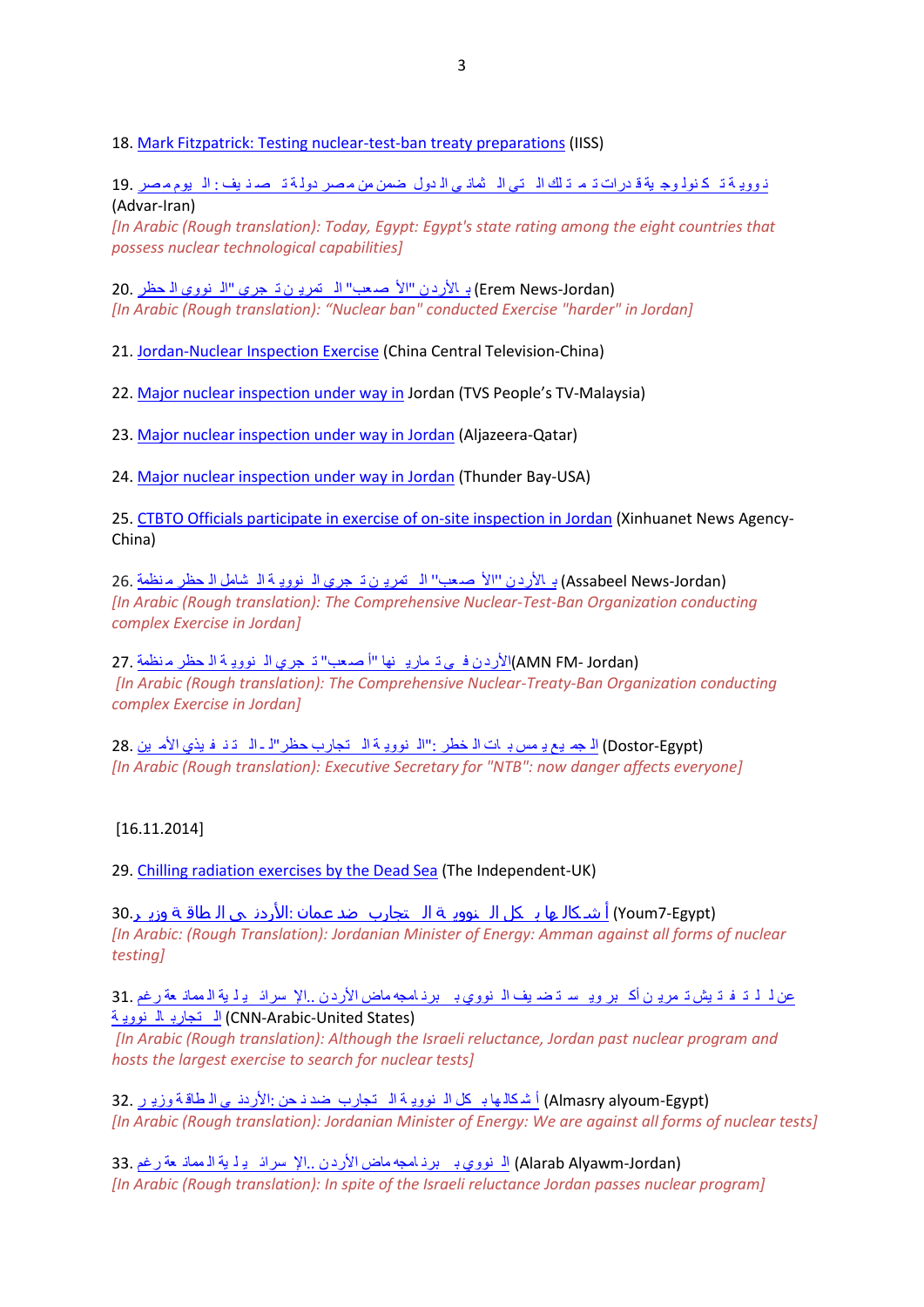(Egypt -Misrday ([وزير الطاقة: األردن ضد التجارب النووية بكل أشكالها](http://www.misrday.com/Arabs-world/1705909.html) 34.

(Assawsana-Jordan) ال نوور ة ال اتجارب ل حظر الله لبداني الله سبح م لما شرة 35. *[In Arabic (Rough translation): Directly to the nuclear test ban survey]*

(Jordan-Tour Addus (ال يوم «ال نووي ة ال [تجارب](http://www.addustour.com/17400/%D8%A7%D9%86%D8%B7%D9%80%D9%84%D8%A7%D9%82+%D9%81%D8%B9%D8%A7%D9%84%D9%8A%D9%80%D8%A7%D8%AA+%C2%AB%D8%AA%D9%85%D9%80%D8%B1%D9%8A%D9%86+%D8%AD%D8%B8%D8%B1+%D8%A7%D9%84%D8%AA%D8%AC%D8%A7%D8%B1%D8%A8+%D8%A7%D9%84%D9%86%D9%88%D9%88%D9%8A%D8%A9%C2%BB+%D8%A7%D9%84%D9%8A%D9%88%D9%85.html) حظر ت مـري ن» ف عال يـات ان طـ الق 36. *[In Arabic (Rough translation): Kicked Off «Exercise Nuclear Test Ban» Today]*

 Arabic (األرد ن ف ي ال نووي ة ال [تجارب](http://arabic.china.org.cn/txt/2014-11/16/content_34062158.htm) حظر ل م نظمة وهمي ت مري ن ف عال يات ان ط الق 37. China.org-China)

*[In Arabic (Rough translation): Kicked Off Train placebo Organization for the Prohibition of nuclear tests in Jordan]*

(Addus Tour-Jordan) <u>الـنـوويا ــة الـ[تجـارب](https://www.addustour.com/17401/%D8%A7%D9%84%D8%A3%D9%85%D9%8A%D8%B1+%D9%81%D9%8A%D8%B5%D9%84+%D9%8A%D8%B1%D8%B9%D9%89+%C2%AB%D8%AA%D9%85%D8%B1%D9%8A%D9%86+%D8%AD%D9%80%D8%B8%D9%80%D9%80%D8%B1+%D8%A7%D9%84%D8%AA%D8%AC%D9%80%D8%A7%D8%B1%D8%A8+%D8%A7%D9%84%D9%86%D9%80%D9%88%D9%88%D9%8A%D9%80%D9%80%D9%80%D8%A9%C2%BB.html) حـظــر تـمريـن يـرعى فــيـصل لأمــير</u> .38 *[In Arabic (Rough translation): Prince Faisal sponsors nuclear test ban exercise]*

ال نووي ة ال [تجارب](http://www.alrai.com/article/681016.html) حظر ل م نظمة ال تاب ع ال ت ف ت يش ت مري ن ي ف ت تح ف ي صل ألم ير 39. (Alrai-Jordan)

*[In Arabic (Rough translation): Prince Faisal opens exercise inspection of the Organization for the Prohibition of Nuclear Tests]*

ل ل تجارب موق عيال ال ت ف ت يش ل تمري ن ال ر [سمي](http://www.alghad.com/articles/836653-%D8%A7%D9%84%D8%A3%D9%85%D9%8A%D8%B1-%D9%81%D9%8A%D8%B5%D9%84-%D9%8A%D8%B1%D8%B9%D9%89-%D8%A7%D9%84%D9%85%D8%A4%D8%AA%D9%85%D8%B1-%D8%A7%D9%84%D8%B1%D8%B3%D9%85%D9%8A-%D9%84%D8%AA%D9%85%D8%B1%D9%8A%D9%86-%D8%A7%D9%84%D8%AA%D9%81%D8%AA%D9%8A%D8%B4-%D8%A7%D9%84%D9%85%D9%88%D9%82%D8%B9%D9%8A-%D9%84%D9%84%D8%AA%D8%AC%D8%A7%D8%B1%D8%A8-%D8%A7%D9%84%D9%86%D9%88%D9%88%D9%8A%D8%A9?s=bcb71abcd8500ba9a92deaf21b729410) ال مؤت مر ي رعى ف ي صل األم ير 40. (Jordan-Alghad (ال [نووي](http://www.alghad.com/articles/836653-%D8%A7%D9%84%D8%A3%D9%85%D9%8A%D8%B1-%D9%81%D9%8A%D8%B5%D9%84-%D9%8A%D8%B1%D8%B9%D9%89-%D8%A7%D9%84%D9%85%D8%A4%D8%AA%D9%85%D8%B1-%D8%A7%D9%84%D8%B1%D8%B3%D9%85%D9%8A-%D9%84%D8%AA%D9%85%D8%B1%D9%8A%D9%86-%D8%A7%D9%84%D8%AA%D9%81%D8%AA%D9%8A%D8%B4-%D8%A7%D9%84%D9%85%D9%88%D9%82%D8%B9%D9%8A-%D9%84%D9%84%D8%AA%D8%AC%D8%A7%D8%B1%D8%A8-%D8%A7%D9%84%D9%86%D9%88%D9%88%D9%8A%D8%A9?s=bcb71abcd8500ba9a92deaf21b729410) ة

*[In Arabic (Rough translation): Prince Faisal official conference sponsors to exercise OSI Nuclear Test]*

(Jordan-Alghad (ال نووي [األمن](http://www.alghad.com/articles/836656-%D8%A5%D8%B9%D8%A7%D8%AF%D8%A9-%D9%85%D8%B1%D8%A7%D8%AC%D8%B9%D8%A9-%D9%84%D9%82%D8%B6%D9%8A%D8%A9-%D8%A7%D9%84%D8%A3%D9%85%D9%86-%D8%A7%D9%84%D9%86%D9%88%D9%88%D9%8A) ل ق ض ية مراج عة إعادة 41. *[In Arabic (Rough translation): Revisiting the issue of nuclear security]*

42. [Largest 'Weapons of Mass Destruction Exercises' Conducted In Jordan](http://www.gettyimages.co.uk/detail/news-photo/team-of-scientists-take-part-in-gathering-evidence-of-a-news-photo/459073648) (Getty Images-UK)

(Jordan Camera) [صور](http://www.jordancamera.com/%D9%83%D8%A7%D9%85%D9%8A%D8%B1%D8%A7-%D8%A7%D9%84%D8%A3%D8%B1%D8%AF%D9%86-%D8%AA%D8%AA%D8%A7%D8%A8%D8%B9-%D8%AA%D9%85%D8%B1%D9%8A%D9%86-%D8%B9%D9%85%D9%84%D9%8A%D8%A9-%D8%AA%D9%81%D8%AA%D9%8A%D8%B4/) ذ ووي تـ فج ير ل موق عي تـ ف ت يش عم ل ية تـ مريـ ن تـ ابـ عت الأردن كـ امـ يرا 43. *[In Arabic (Rough Translation): A photo blog of the various inspection locations at work at IFE14]*

44. [IFE14 Commences in Jordan](http://www.mesis.jo/news/320) (Middle East Scientific Institute for Security-Jordan)

45. ['Integrated field exercise enhances inspectors' experience, skills'](http://vista.sahafi.jo/art.php?id=bdb11f62b885446df820918b5c9314fc3deeff57) (Jordan Vista)

(Rumonline-Jordan) ال نووية ال [تجارب](http://www.rumonline.net/index.php?page=article&id=184834) لـ حظر الله يداني الله سح م با شرة 46. *[In Arabic (Rough translation): Directly to the nuclear test ban survey]*

(Egypt-News Egypt (وزي ر ال طاق ة األردن ي : ب الدن ا ضد ال [تجارب](http://www.egynews.net/وزير-الطاقة-الأردني-ل-أ-ش-أ-الأردن-ضد-ال/) ال نووي ة ب كل أ ش كال ها 47. *[In Arabic (Rough translation): Jordanian Minister of Energy: Our country against all forms of nuclear testing]*

(Egypt-Ahram Arabi(**حظر التجارب النووية تمرين [التفتيش الموقعي باألردن الختبار العلم والتكنولوجيا](http://arabi.ahram.org.eg/NewsContent/16/57249/صحة-وعلوم/حظر-التجارب-النووية--تمرين-التفتيش-الموقعي-بالأردن-لاختبار-العلم-والتكنولوجيا.aspx)** 48. *[In Arabic (Rough translation): NTB exercise OSI Jordan to test science and technology]*

(Jordan-FM AMN (ال نووي ال حظر [معاهدة](http://amenfm.jo/jonews/new/14381.html) أم ين ي ل ت قي ف ي صل األم ير 49. *[In Arabic (Rough translation): Prince Faisal meets with Secretary of nuclear ban treaty (AMN FM / Jordan]*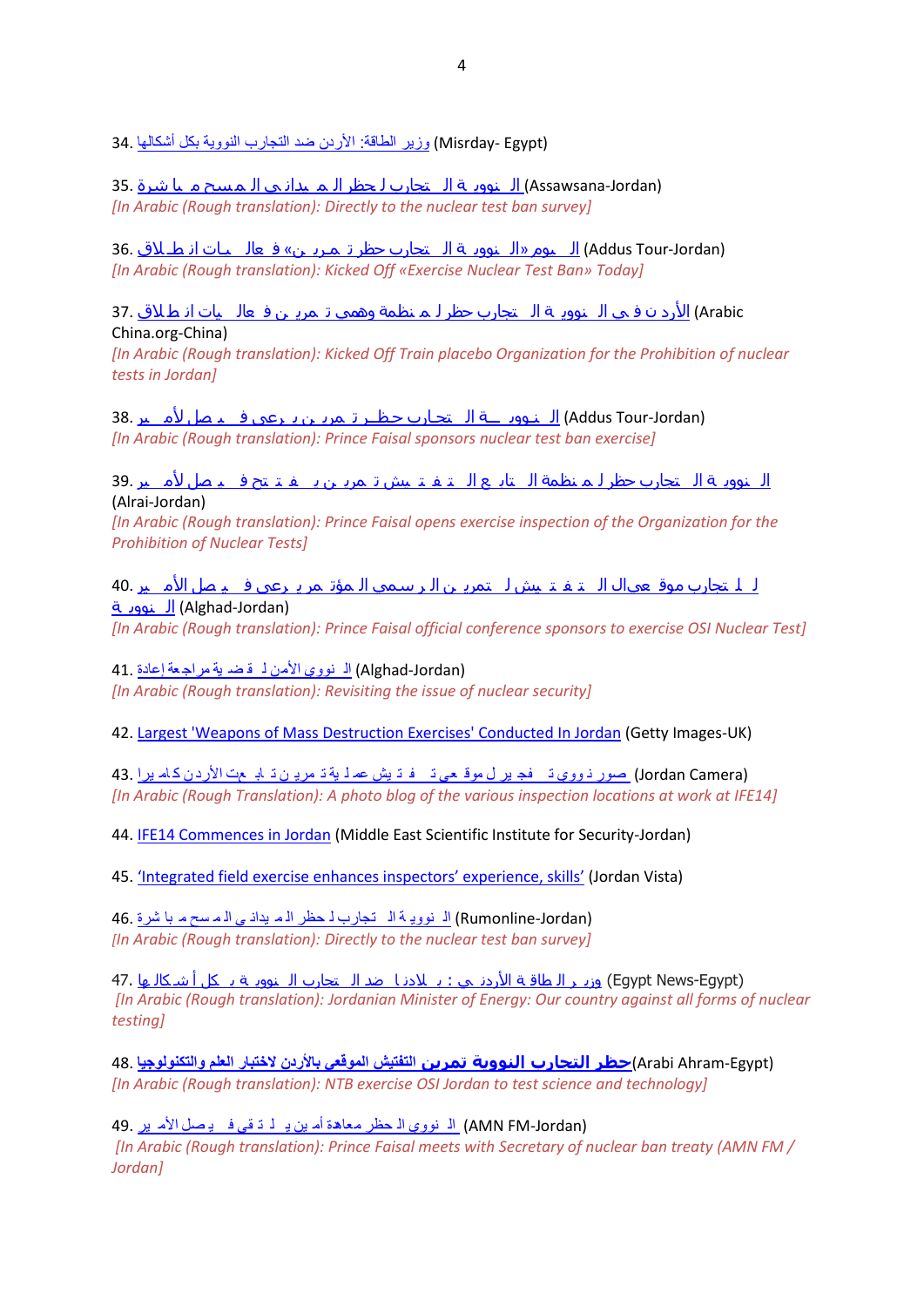Saudi -news Electronic Elaph(األرد ن ف ي ال نووي ل حظر ال م يدان ي ال موق عي ال ت ف ت يش ت مري ن ان [طالق](http://www.elaph.com/Web/News/2014/11/958556.html?entry=arab) 50. Arabia)

*[In Arabic (Rough translation): Starting an Integrated Field Exercise in Jordan]*

51. [Integrated field exercise enhances i](http://vista.sahafi.jo/art.php?id=bdb11f62b885446df820918b5c9314fc3deeff57)nspectors' experience, skills' (Jordan Vista)

52. [IFE14 Commences in Jordan](http://www.mesis.jo/news/320) (Middle East Scientific Institute for Security-Jordan)

-Al Ghad) <u>الـ نوويـة لـ لـ [تجارب](http://www.alghad.com/articles/836653-%D8%A7%D9%84%D8%A3%D9%85%D9%8A%D8%B1-%D9%81%D9%8A%D8%B5%D9%84-%D9%8A%D8%B1%D8%B9%D9%89-%D8%A7%D9%84%D9%85%D8%A4%D8%AA%D9%85%D8%B1-%D8%A7%D9%84%D8%B1%D8%B3%D9%85%D9%8A-%D9%84%D8%AA%D9%85%D8%B1%D9%8A%D9%86-%D8%A7%D9%84%D8%AA%D9%81%D8%AA%D9%8A%D8%B4-%D8%A7%D9%84%D9%85%D9%88%D9%82%D8%B9%D9%8A-%D9%84%D9%84%D8%AA%D8%AC%D8%A7%D8%B1%D8%A8-%D8%A7%D9%84%D9%86%D9%88%D9%88%D9%8A%D8%A9?s=bcb71abcd8500ba9a92deaf21b729410) موقـعـىال الـ تـ فـ تـ يش لـ تمريـ ن الـر سمى الـ مؤتـ مر يـ رعى فـ يـ صـل الأمـ ير</u><br>Jordan) *[In Arabic (Rough translation): Prince Faisal sponsors the official conference of the OSI exercises]*

[\(](http://www.alrai.com/article/681016.html)Kuwait-Rai Al (**[األمير فيصل يفتتح تمرين التفتيش التابع لمنظمة](http://www.alrai.com/article/681016.html) حظر التجارب النووية** 54. *[In Arabic (Rough translation): Prince Faisal opens exercise inspection of the Organization for the Prohibition of Nuclear Tests]*

(Addustour-Jordan) ال نووي ـــة ال تجارب حظــر تـ مريـ ن يـ رعى ف يـ صل لأم ير 55. *[In Arabic (Rough translation): Prince Faisal sponsors the exercise of the Comprehensive Nuclear-Test-Ban organisation]*

## [15.11.2014]

(Al Araby-United Arab Emirates) <u>نووياً بر</u>نامجاً الأردن ام تـلاك تــ مارض إ سرائــ يل :مـ سؤول .56 *[In Arabic (Rough Translation): Israel objects to Jordan having a nuclear program]*

Arabic (وال ت ك نول وج يا ال ع لم الخ ت بار ب األرد ن ال موق عي ال ت ف ت يش ت مري ن :ال نووي ة ال [تجارب](http://www.today-new.com/world/110309.html) حظر 57. Today New-Saudi Arabia)

*[In Arabic (Rough Translation): CTBTO: The On-Site Inspection in Jordan is a test of Science and Technology']*

(Egypt7-Youm (الخ ت بار ب [األرد](http://www1.youm7.com/story/2014/11/15/%D8%AD%D8%B8%D8%B1_%D8%A7%D9%84%D8%A3%D8%B3%D9%84%D8%AD%D8%A9__%D8%AA%D9%85%D8%B1%D9%8A%D9%86_%D8%A7%D9%84%D8%AA%D9%81%D8%AA%D9%8A%D8%B4_%D8%A7%D9%84%D9%85%D9%88%D9%82%D8%B9%D9%89_%D8%A8%D8%A7%D9%84%D8%A3%D8%B1%D8%AF%D9%86_%D9%84%D8%A7%D8%AE%D8%AA%D8%A8%D8%A7%D8%B1_%D8%A7%D9%84%D8%B9%D9%84%D9%85/1952372#.VGtAsvnF_1Y) ن "ال موق عى ال ت ف ت يش" ت مري ن :"األ س لحة حظر 58. *[In Arabic (Rough translation): "Arms embargo" exercise "OSI" in Jordan to test]*

(Almesryoon-Egypt) <u>الأرد ن ف ي ال نووي</u> ة لـ لـ تجارب الـ [شامل](http://almesryoon.com/%D8%B9%D8%B1%D8%A8-%D9%88-%D8%B9%D8%A7%D9%84%D9%85/596605-%D8%AA%D9%85%D8%B1%D9%8A%D9%86-%D9%85%D9%8A%D8%AF%D8%A7%D9%86%D9%8A-%D9%84%D9%85%D9%86%D8%B8%D9%85%D8%A9-%D8%A7%D9%84%D8%AD%D8%B8%D8%B1-%D8%A7%D9%84%D8%B4%D8%A7%D9%85%D9%84-%D9%84%D9%84%D8%AA%D8%AC%D8%A7%D8%B1%D8%A8-%D8%A7%D9%84%D9%86%D9%88%D9%88%D9%8A%D8%A9-%D9%81%D9%8A-%D8%A7%D9%84%D8%A3%D8%B1%D8%AF%D9%86) الـ <del>ح</del>ظر لـ مـ نظمة مـ يدانـي تـ مريـ ن 59. *[In Arabic (Rough Translation): Field exercise for the Comprehensive Nuclear Test Ban in Jordan]*

60. <u>الارد ن ف ي الـ نوويـة لـ لـ تجارب الـ [شامل](http://www.kuna.net.kw/ArticleDetails.aspx?id=2408680&language=ar) الـحظر لـم نظمة مـ يدانـي تـمريـن نـطـلاق </u>60.<br>Kuwait)

*[In Arabic (Rough translation): Starting field exercise for the Comprehensive Nuclear Test Ban in Jordan]*

ال [شامل](http://www.albawabhnews.com/901413) الـدمار أ سـ لح<u>ة من الـمـنط قة لـخـلو الـداعم الأرد ن موقـف يـ ؤكـد فــيـصل الأمــير</u> .61 (Egypt-News Albawabh (وال [نووي](http://www.albawabhnews.com/901413) ة

*[In Arabic (Rough translation): Prince Faisal confirms Jordan's support for the region free of weapons of mass destruction and nuclear stance]*

62. [Nuclear Integrated Field Exercise starts in Jordan](http://www.e.gov.kw/sites/KGOEnglish/Portal/Pages/KUNAMoreNews_ENG.aspx?NewsId=178211) (Kuwait Government)

(Jordan-Index Arab (ال نووي ال حظر [معاهدة](https://arbindex.com/C2b6s4) أم ين ي ل ت قي ف ي صل األم ير 63.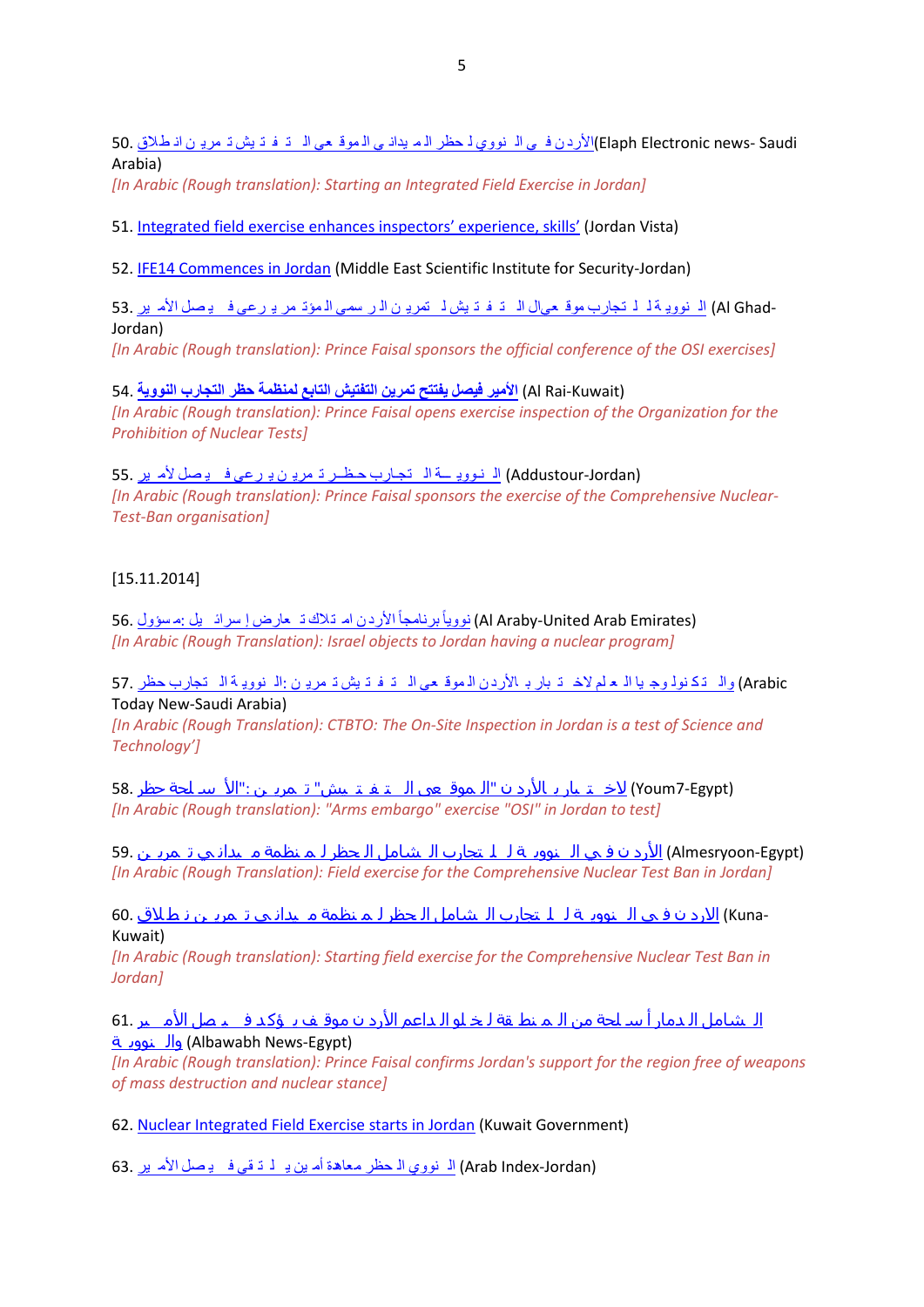*[In Arabic (Rough translation): Prince Faisal meets with Secretary of nuclear ban treaty]*

Fananews-Qatar) الأردن في "ال نووية الى [تجارب](http://www.fananews.com/قطر/1294880/) لـ حظر الرم يداني الرموق عي الى تـ فـ تـ يش "تـ مريـ ن انـ طـلاق .64 News Agency)

*[In Arabic (Rough translation): Starting an exercise "OSI field to ban nuclear tests" in Jordan]*

65. [Nuclear Integrated Field Exercise starts in Jordan](http://www.kuna.net.kw/ArticleDetails.aspx?id=2408683&language=en) (Kuwait News Agency-Kuwait)

-Alarab Alyawm) <u>اله يدان ي ال موق حي المت توش لم تمري ن المرسي المؤتمر يو رعي في يصل الأمرير</u><br>Jordan)

*[In Arabic (Rough translation): Prince Faisal takes care of the official conference about the OSI field exercises]*

(Ammon News-Jordan) الله يداني الموقعي الت فت يش ل تمرين الت سمي المؤتمر يو [رعى](http://www.ammonnews.net/article.aspx?articleno=211911) ف يصل الأمرين .67 *[In Arabic (Rough Translation): Prince Faisal takes care of the official conference of the OSI field exercises]*

(Jordan-Addustour (ال يوم «ال نووي ة ال [تجارب](https://www.addustour.com/17400/%D8%A7%D9%86%D8%B7%D9%80%D9%84%D8%A7%D9%82+%D9%81%D8%B9%D8%A7%D9%84%D9%8A%D9%80%D8%A7%D8%AA+%C2%AB%D8%AA%D9%85%D9%80%D8%B1%D9%8A%D9%86+%D8%AD%D8%B8%D8%B1+%D8%A7%D9%84%D8%AA%D8%AC%D8%A7%D8%B1%D8%A8+%D8%A7%D9%84%D9%86%D9%88%D9%88%D9%8A%D8%A9%C2%BB+%D8%A7%D9%84%D9%8A%D9%88%D9%85.html) حظر ت مـري ن» ف عال يـات ان طـالق 68. *[In Arabic (Rough Translation): The training for Nuclear Testing kicked off today]*

(Iraq-Sotaliraq (ال شامل ال دمار أ س لحة من األو سط ال شرق خ لو إل ى ب الده دعوة ي ؤك د األردن ي ال [وزراء](http://www.sotaliraq.com/middle-east.php?id=12486#axzz3J1DTKlQO) رئ يس 69. *[In Arabic (Rough Translation): Jordanian Prime Minister affirms his country's call to free the Middle East of weapons of mass destruction]*

## [14.11.2014]

«ال سلمي ال نووي» لام تلاك شرفاف يـ ت نا يوكد ال نوويـ ة ال [تجارب](https://www.addustour.com/17399/%D8%A7%D9%84%D9%86%D8%B3%D9%88%D8%B1%3A+%D8%A7%D8%B3%D8%AA%D8%B6%D8%A7%D9%81%D8%AA%D9%86%D8%A7+%D9%84%D8%AA%D9%85%D8%B1%D9%8A%D9%86+%D8%AD%D8%B8%D8%B1+%D8%A7%D9%84%D8%AA%D8%AC%D8%A7%D8%B1%D8%A8+%D8%A7%D9%84%D9%86%D9%88%D9%88%D9%8A%D8%A9+%D9%8A%D8%A4%D9%83%D8%AF+%D8%B4%D9%81%D8%A7%D9%81%D9%8A%D8%AA%D9%86%D8%A7+%D9%84%D8%A7%D9%85%D8%AA%D9%84%D8%A7%D9%83+%C2%AB%D8%A7%D9%84%D9%86%D9%88%D9%88%D9%8A+%D8%A7%D9%84%D8%B3%D9%84%D9%85%D9%8A%C2%BB.html) حظر لـ تمريـ ن است تضاف تنا :الـ ن سور 70 (Addus Tour-Jordan)

*[In Arabic (Rough translation): Hosting the exercise confirms our transparency to possess a « peaceful nuclear »]*

(Iraq-Sotaliraq (ال شامل ال دمار أ س لحة من األو سط ال شرق خ لو إل ى ب الده دعوة ي ؤك د األردن ي ال [وزراء](http://www.sotaliraq.com/middle-east.php?id=12486#axzz3J1DTKlQO) رئ يس 71. *[In Arabic (Rough translation): Jordanian Prime Minister affirms his country's call to free the Middle East from the weapons of mass destruction]*

[13.11.2014]

72. [The United Arab Emirates and The CTBTO](http://www.ctbto.org/press-centre/highlights/2014/the-united-arab-emirates-and-the-ctbto/) (highlight CTBTO website)

73. [Jordan is transparent about acquiring nuclear technology-](http://petra.gov.jo/Public_News/Nws_NewsDetails.aspx?Site_Id=1&lang=2&NewsID=172265&CatID=13&Type=Home>ype=1) Ensour (Petra Gov. - Jordan)

(Jordan-Channel JRTV (ال نووي ة اال س لحة حظر ل م نظمة ال ت ن ف يذي األم ين ي س ت ق بل ال [وزراء](https://www.youtube.com/watch?v=gI0sFJ5AZtc&feature=youtu.be) رئ يس 74. *[In Arabic (Rough translation): Prime Minister welcomes the Executive Secretary of the Organization of the Prohibition of Nuclear Weapons]*

 Arab The (ال نووي ة األ س لحة ان ت شار عدم ل [معاهدة](http://arab-sun.com/2014/11/13/54459/) ل الن ضمام إ سرائ يل ف يها ب ما ال دول جم يع ي دعو األرد ن 75. Sun-Jordan)

*[In Arabic (Rough translation): Jordan calls on all countries, including Israel to accede to the Treaty on the Non-Proliferation of Nuclear Weapons]*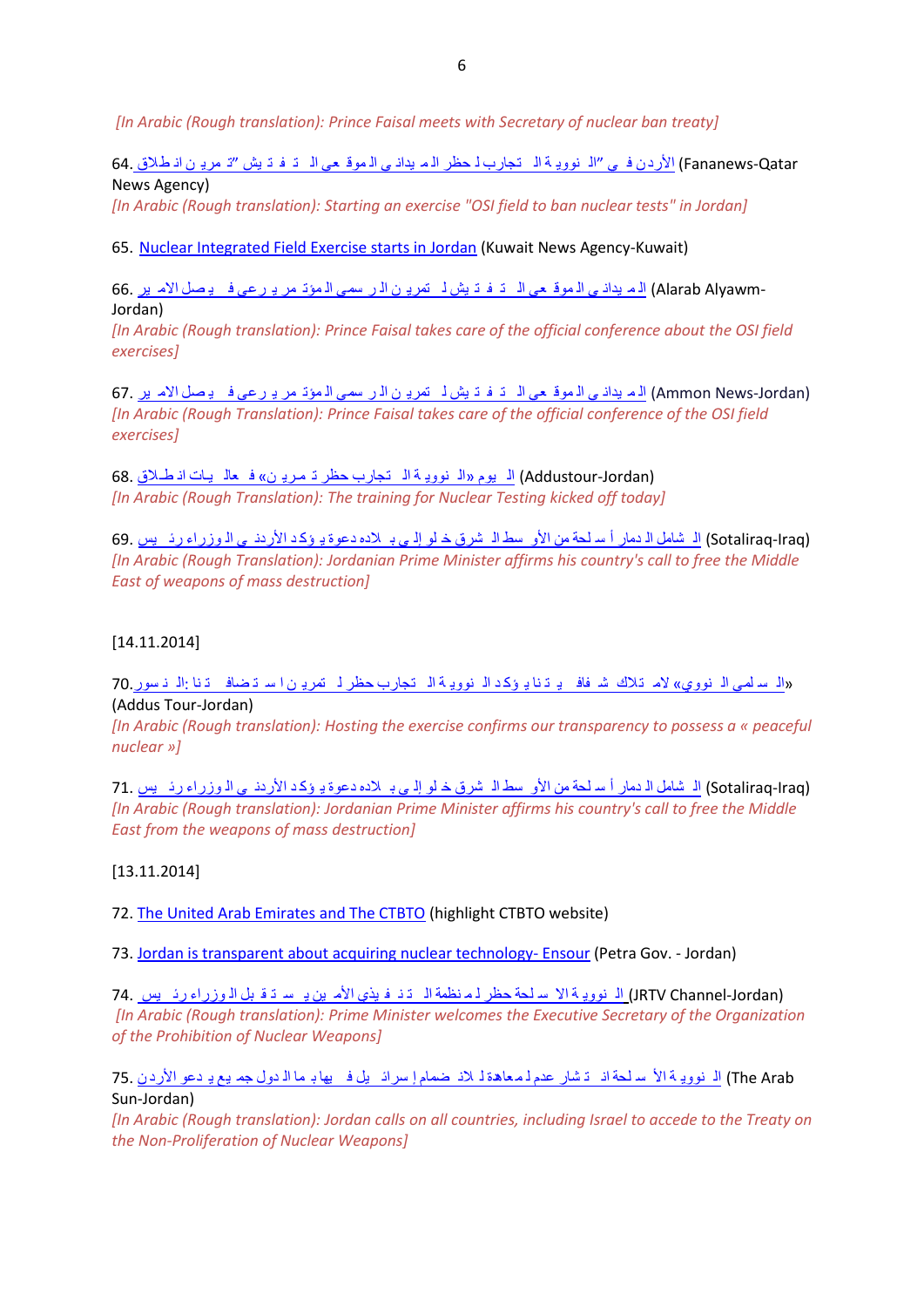76. Игры в «кошки-[мышки» или как проследить соблюдение договора о ядерных испытаниях?](http://www.unmultimedia.org/radio/russian/archives/179527/#.VGUV-cntiLw) (UN Radio- Russian Unit)

*[In Russian (Working Translation): Playing "cat and mouse" or how to track compliance with a treaty on nuclear testing?]*

77. [Under Secretary Gottemoeller Travels to Jordan, Romania, India, Russia and the United Kingdom](http://www.state.gov/r/pa/prs/ps/2014/11/234034.htm) (U.S. Department of State- United States)

(Jordan-Alyawm Alarab (ال نووي ة ان ت شاراأل س لحة عدم [معاهدة](http://alarabalyawm.net/?p=403779) إل ى ا سرائ يل ان ضمام ال ى ي دعو ال ن سور 78. *[In Arabic (Rough translation): Eagles calls for Israel's accession to the Treaty of the Non-Proliferation of Nuclear Weapons]*

79. <u>ال نووي</u> ة الأس لحة ان ت شار عدم لـ[معاهدة](http://www.albawabhnews.com/898526) لـ لانـ ضمام إ سرائـ يل فـ يها بـ ما الـ دول جمـ يـم يـ دعو الأرد ن<br>Jordan)

*[In Arabic (Rough translation): Jordan calls on all countries, including Israel to accede to the Treaty of the Non-Proliferation of Nuclear Weapons]*

### [12.11.2014]

80. [Abdullah receives Lassina Zerbo](http://gulfnews.com/news/gulf/uae/government/abdullah-receives-lassina-zerbo-1.1411666) (Gulf News-United Arab Emirates)

### [11.11.2014]

(Egypt-Dostor (األو سط ال شرق م نط قة ف ي اال س ت قرار مرت كز األرد ن :"ال نووي ة ال [تجارب](http://www.dostor.org/711808) حظر" م نظمة 81. *[In Arabic (Rough Translation): The organization for banning nuclear tests: "Jordan is an anchor of stability in the region"]*

(El-Balad-Lebanon) <u>الأو سط الـ شرق م نط قة فـ ي الا سـ تـ قرار مرتـ كز الأرد ن :"الـ نوويـ ة الـ [تجارب](http://www.el-balad.com/1240577) حظر" مـنظمة 8</u>2. *[In Arabic (Rough Translation): "NTB": Jordan Based stability in the Middle East]* 

(Albawaba-Jordan) الأو سط ال شرق م نط قة في الا سـ تـ قرار مركـز الأردن :"الـ نوويـ ة الـ [تجارب](http://www.albawabhnews.com/895133) حظر" م نظمة .83 *[In Arabic (Rough translation): "NTB": Jordan Center stability in the Middle East]*

(Egypt-Alwafd (األو سط ال [شرق](http://www.alwafd.org/%D8%B9%D8%A7%D9%84%D9%85%D9%80%D9%8A/768283-%D8%A7%D9%84%D8%A3%D8%B1%D8%AF%D9%86-%D9%85%D8%B1%D8%AA%D9%83%D8%B2-%D8%A7%D9%84%D8%A7%D8%B3%D8%AA%D9%82%D8%B1%D8%A7%D8%B1-%D9%81%D9%8A-%D8%A7%D9%84%D8%B4%D8%B1%D9%82-%D8%A7%D9%84%D8%A3%D9%88%D8%B3%D8%B7) ف ي اال س ت قرار مرت كز األرد ن 84. *[In Arabic (Rough translation): Jordan based stability in the Middle East]*

(Egypt-Akhbarak (األو سط ال شرق م نط قة ف ي اال س ت قرار مرت كز األرد ن :"ال نووي ة ال [تجارب](http://www.akhbarak.net/articles/16847225-%D9%85%D9%86%D8%B8%D9%85%D8%A9_) حظر" م نظمة 85. *[In Arabic (Rough Translation): "NTB": Jordan Based stability in the Middle East]*

(Egypt-Roayahnews (األو سط ال شرق م نط قة ف ي اال س ت قرار مرت كز األرد ن :ال نووي ة ال [تجارب](http://www.roayahnews.com/%D8%AD%D8%B8%D8%B1-%D8%A7%D9%84%D8%AA%D8%AC%D8%A7%D8%B1%D8%A8-%D8%A7%D9%84%D9%86%D9%88%D9%88%D9%8A%D8%A9-%D8%A7%D9%84%D8%A3%D8%B1%D8%AF%D9%86-%D9%85%D8%B1%D8%AA%D9%83%D8%B2-%D8%A7%D9%84%D8%A5%D8%B3/11-723199.html) حظر 86. *[In Arabic (Rough translation): NTB: Jordan based stability in the Middle East]*

 (Jordan-News Maqar (ب األرد ن ي نط لق ال [نووي](http://maqar.com/?id=69815) ل ل ت ف ت يش ت مري ن أك بر 87. *[In Arabic (Rough translation): Largest Nuclear Inspection Exercise kicks off in Jordan]*

ال نووي ة ل ل [تجارب](http://www.unmultimedia.org/arabic/radio/archives/152302/#.VGEUsvnF8gU) ال شامل ال حظر م نظمة ت جري ها م يدان ي ت ف ت يش عم ل ية أك بر محاكاة ي س ت ض يف األرد ن 88. (UN Radio-Arabic Unit)

*[In Arabic (Rough translation): "Jordan hosts the largest field inspection exercise conducted by the Comprehensive Nuclear-Test-Ban-Treaty Organization"]*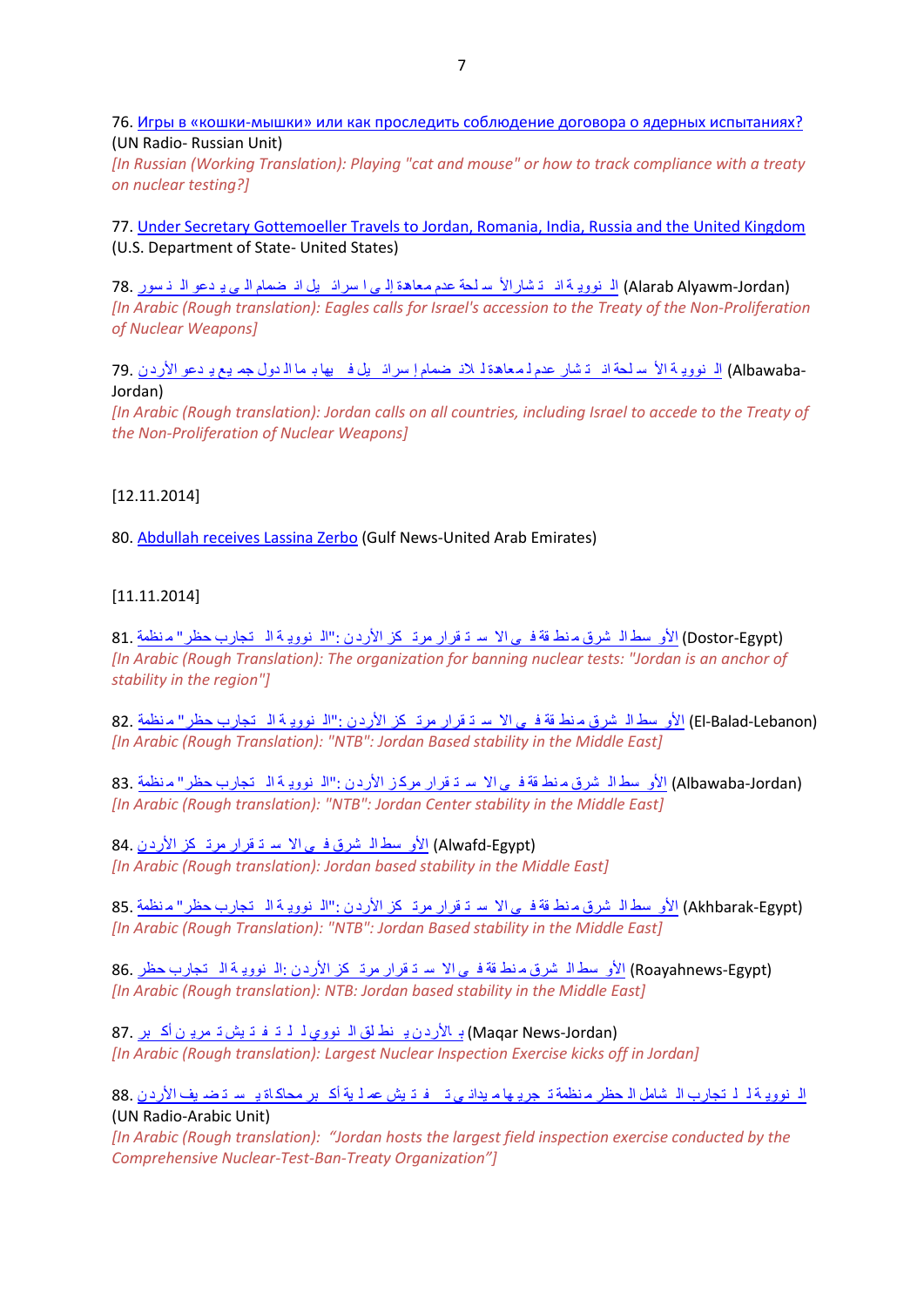-Addustour) الم يت <u>الم بحر م نط قة في ال نوويـة الم [تجارب](http://www.addustour.com/17402/%D9%85%D8%A8%D8%A7%D8%B4%D8%B1%D8%A9+%D8%AA%D9%85%D9%80%D8%B1%D9%8A%D9%86+%D8%A7%D9%84%D9%85%D8%B3%D8%AD+%D8%A7%D9%84%D9%85%D9%8A%D8%AF%D8%A7%D9%86%D9%8A+%D9%84%D8%AD%D8%B8%D9%80%D8%B1+%D8%A7%D9%84%D8%AA%D8%AC%D8%A7%D8%B1%D8%A8+%D8%A7%D9%84%D9%86%D9%88%D9%88%D9%8A%D8%A9+%D9%81%D9%8A+%D9%85%D9%86%D8%B7%D9%82%D8%A9+%D8%A7%D9%84%D8%A8%D8%AD%D9%80%D8%B1+%D8%A7%D9%84%D9%85%D9%8A%D8%AA.html) لـ حظـر الـم يدانـي الـمـ سح تـ مـريـ ن مـ با شرة</u><br>Jordan)

*[In Arabic (Rough translation): Integrated Field Exercise to ban nuclear testing in the Dead Sea]* 

## [10.11.2014]

ال حظر م [عاهدة](http://www.unmultimedia.org/arabic/radio/archives/151130/#.VFdeY_nF_1Z) ل م نظمة ال تح ض يري ة ل لج نة م يدان ي ت مري ن ال س ت ضاف ة ي س ت عد األرد ن 90. (Unit Arabic-Multimedia UN (ال نووي ة ل ل تجارب ال [شامل](http://www.unmultimedia.org/arabic/radio/archives/151130/#.VFdeY_nF_1Z)

*[In Arabic (Rough translation): Jordan hosts the integrated field exercise conducted by the Preparatory Commission for The Comprehensive Nuclear-Test-Ban Treaty over five weeks starting in November]*

91[. Largest-ever CTBT on-site inspection exercise begins in Jordan](http://www.eurekalert.org/pub_releases/2014-11/pcft-lco111014.php) (Eurek-Alert the Global source for Science News-United States)

92. Exercise begins in Jordan (CTBTO - [Preparatory Commission for Comprehensive Nuclear-Test-Ban](http://article.wn.com/view/2014/11/10/Largestever_CTBT_onsite_inspection_exercise_begins_in_Jordan/)  [Treaty Organization](http://article.wn.com/view/2014/11/10/Largestever_CTBT_onsite_inspection_exercise_begins_in_Jordan/) (WN)

93[. Largest-ever CTBT on-site inspection exercise begins in Jordan](http://www.noodls.com/viewNoodl/25781182/ctbto---preparatory-commission-for-comprehensive-nuclear-tes/largest-ever-ctbt-on-site-inspection-exercise-begins-in-jord) (Noodls Gateway for Facts-Italy)

94. Exercise begins in Jordan (CTBTO - [Preparatory Commission for Comprehensive Nuclear-Test-Ban](http://article.wn.com/view/2014/11/10/Largestever_CTBT_onsite_inspection_exercise_begins_in_Jordan/)  [Treaty Organization](http://article.wn.com/view/2014/11/10/Largestever_CTBT_onsite_inspection_exercise_begins_in_Jordan/) (WN)

### [9.11.2014]

-3Inar Electronic News)ا<u>لأرد ن ف ي ال نووي</u> ة ال [تجارب](http://3lnar.com/انطلاق-أكبر-تمرين-للتفتيش-الموقعي-على/) ع ل*ى* الـموقـع*ي لـ لـ تـ فـ تـ يش تـ مر*يـ ن أكـ بر انـ طلاق .<br>Jordan)

*[In Arabic (Rough translation): Starting an exercise greater on-site inspection of nuclear tests in Jordan]*

### [6.11.2014]

ال نووي ة ال [تجارب](http://www.akhbarak.net/articles/16806690-%D8%A7%D9%84%D8%A3%D8%B1%D8%AF%D9%86_%D9%8A%D8%B3%D8%AA%D8%B6%D9%8A%D9%81_%D8%AA%D9%85%D8%B1%D9%8A%D9%86_%27%D8%A2%D9%8A_%D8%A5%D9%81_%D8%A2%D9%8A_14) حظر ل م نظمة ال تاب ع "14 آي إف آي" ت مري ن ي س ت ض يف األرد ن 96. (Akhbarak-Egypt)

*[In Arabic (Rough translation): Jordan hosts "IFE14" for the Organization prohibiting nuclear tests]*

(Egypt-day2egy (ال نووي ة ال [تجارب](http://egy2day.com/?p=103343) حظر ل م نظمة ال تاب ع 14′ آي إف آي' ت مري ن ي س ت ض يف األرد ن 97. *[In Arabic (Rough translation): Jordan hosts IEF14 of the Organization for the Prohibition of Nuclear Tests]*

(Egypt-balad-El (ال نووي ة ال [تجارب](http://www.el-balad.com/1232533) حظر ل م نظمة ال تاب ع "14 آي إف آي" ت مري ن ي س ت ض يف األرد ن 98. *[In Arabic (Rough translation): Jordan hosts IFE14 of the Organization for the Prohibition of Nuclear Tests]*

[5.11.2014]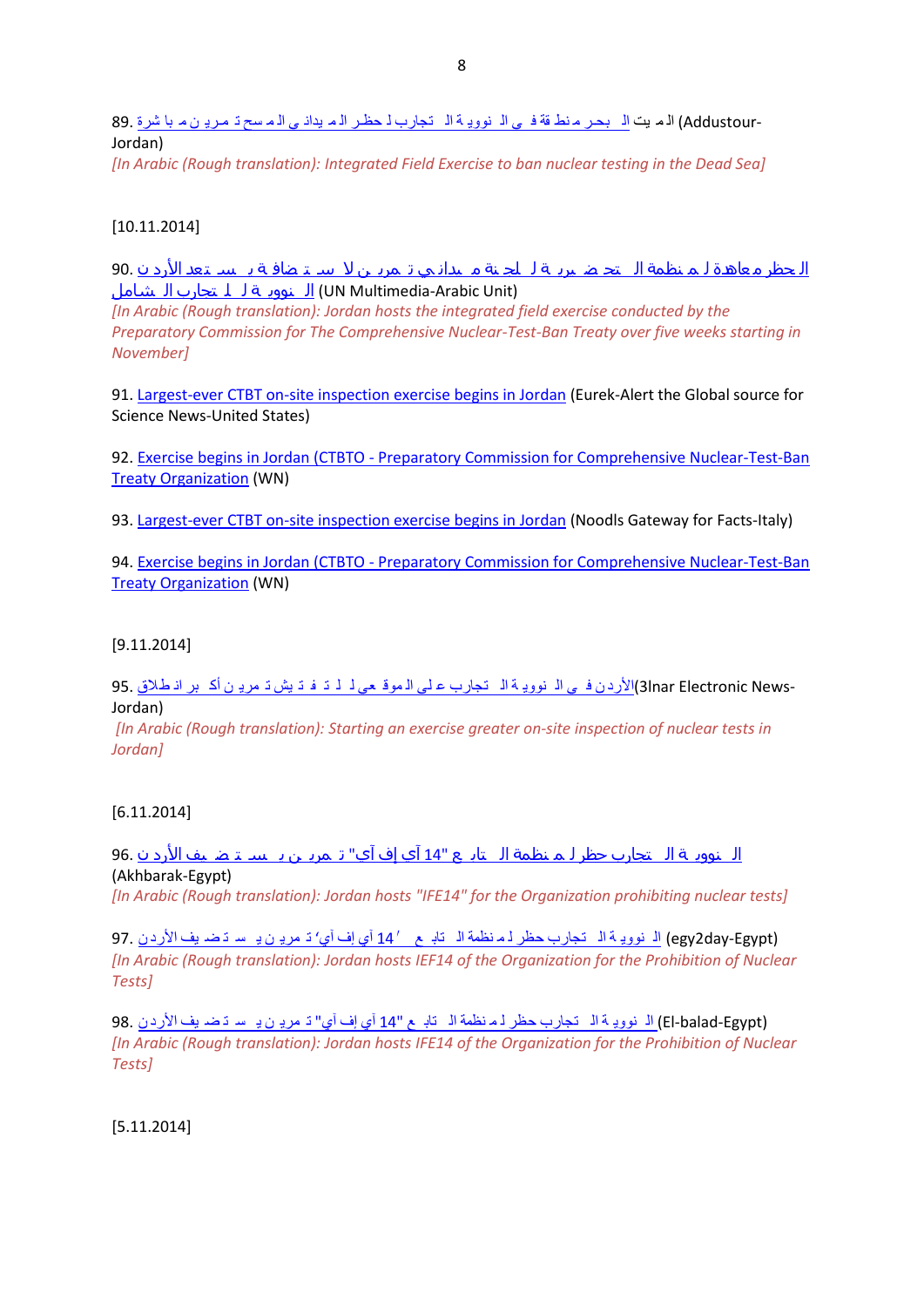99. [Kernwaffenteststoppvertrag: Übung für Ernstfall in Jordanien mit BGR-Experten](http://www.georesources.net/index.php/german-news/itemlist/tag/CTBT) (Geresources-Germany )

*[In German (Working translation): Comprehensive Nuclear-Test-Ban Treaty Organization: Exercise for emergencies in Jordan with BGR experts]*

### [4.11.2014]

(Jordan-Alrai (**[التمرين الميداني المتكامل لعام :](http://www.alrai.com/article/678638.html)2014 أهميته بالنسبة للسالم واالستقرار في الشرق األوسط** 100. *[In Arabic (Rough translation): The Integrated Field Exercise 2014: Its importance for peace and stability in the Middle East]*

(Ammonnews-Jordan) ال ن سور ع بد الله.د : ب قلم [2014](http://www.ammonnews.net/article.aspx?articleno=210702) لم عام الم ت كامل الم يداني ال تمرين .101 *[In Arabic (Rough Translation): Integrated Field Exercise in 2014: Dr. Abdullah Eagles]*

### [2.11.2014]

### (Arabic BBC (**[منظمة الحظر الشامل النووية تجري تمرينا شامال هو "األصعب" في باألردن](http://senaranews.com/index.php/jordan-news/24556---------qq-)**102.

*[In Arabic (Rough translation): Comprehensive Nuclear Organization conducted a comprehensive exercise is the "toughest" in Jordan]*

### [29.10.2014]

103. [Учения по обнаружению признаков ядерных испытаний пройдут в Иордании](http://ria.ru/world/20141029/1030830645.html) (Russia Today-Russia) *[In Russian: (Working Translation) Exercise on detecting nuclear tests will be held in Jordan]*

104. [UN-Behörde startet aufwendige Übung zum Aufspüren von Atomtests](http://www.tt.com/home/9180868-91/un-beh%C3%B6rde-startet-aufwendige-%C3%BCbung-zum-aufsp%C3%BCren-von-atomtests.csp) (Tiroler Tageszeitung-Austria)

*[In German: (Working Translation) UN agency launches complex exercise for the detection of nuclear tests]*

#### [01.02.2014]

105. [Nuclear Peace Emerging in the Middle East](http://www.huffingtonpost.com/william-lambers/nuclear-peace-middle-east_b_4485847.html) (The Huffington Post-United States)

#### [18.11.2014]

106. [Major nuclear inspection under way in Jordan](http://www.aljazeera.com/video/americas/2014/11/major-nuclear-inspection-under-way-jordan-20141117103757770673.html) (Aljazeera English)

107. [Jordan Hosts a Comprehensive Exercise to verify whether a Nuclear has taken place or not](https://www.youtube.com/watch?v=4x0j04ewRmE&feature=youtu.be) (BBC Arabic TV Story)

108. [JORDAN / WMD EXERCISE](http://www.unmultimedia.org/tv/unifeed/2014/11/jordan-wmd-exercise/) (UNI Feed-United Nations)

(Arabic Jazeera Al (ال نووي ة ل ل تجارب ال [شامل](https://www.youtube.com/watch?v=XRMYVjwZLP8&list=UUfiwzLy-8yKzIbsmZTzxDgw) ال حظر ل م نظمة ب األرد ن ت مري ن 109. *[In Arabic (Rough translation): Exercise in Jordan by the Comprehensive Nuclear-Test-Ban-Organization]*